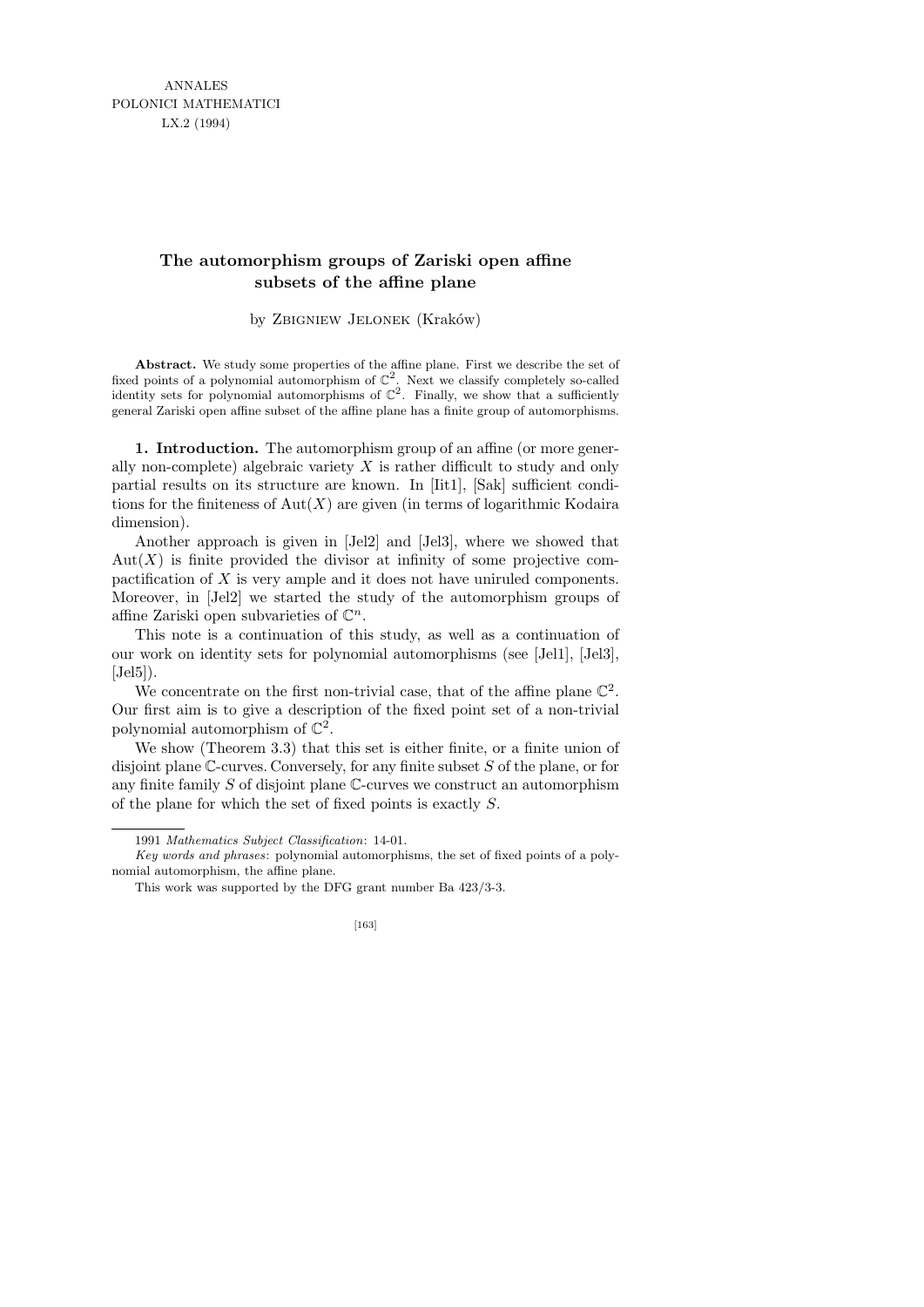In particular, we obtain an "if and only if" condition for an affine curve  $\Gamma$ to be an identity set for polynomial automorphisms of  $\mathbb{C}^2$ . This generalizes some results of [M-W], [Jel1], [Jel5].

The approach is based on the study of curves  $\Gamma \subset \mathbb{C}^2$  with infinite group  $\text{Stab}_{\Gamma} = \{ f \in \text{Aut}(\mathbb{C}^2) : f(\Gamma) = \Gamma \}.$  We classify such curves completely (Theorem 3.8).

Finally, we show that for any finite family  $\{ \Gamma_1, \ldots, \Gamma_s \}$  of non-rational curves on the plane, the variety  $X := \mathbb{C}^2 \setminus \bigcup_{i=1}^s \overline{\Gamma_i}$  has a finite automorphism group (Theorem 3.9).

2. Preliminaries. Let us recall some properties of fibres of a primitive polynomial  $p$  in two complex variables (see [Suz1], [Suz2], [Z-L], [Zai]).

It is well known that all but finitely many fibres of  $p$  are pairwise homeomorphic. Such fibres are called *generic*. A generic fibre is smooth and irreducible. All other fibres are called *degenerate*. A point  $s \in \mathbb{C}$  for which the fibre  $\Gamma_s := p^{-1}(s)$  is generic is called a *generic point*, otherwise it is *degen*erate. The set of fibres of a primitive polynomial  $p$  will be called a *family of* curves.

The following proposition was proved in [Suz2] and is crucial to our study:

PROPOSITION 2.1. Let  $p : \mathbb{C}^2 \to \mathbb{C}$  be a primitive polynomial and let  $\chi_p$  denote the Euler characteristic of a generic fibre. Let S be the set of all degenerate points. For every  $s \in S$  we have  $\chi(\Gamma_s) > \chi_p$ . Moreover,

$$
\sum_{s \in S} \{ \chi(\Gamma_s) - \chi_p \} = 1 - \chi_p.
$$

We get at once the following interesting

COROLLARY 2.2. If the generic fibre of a family p is a  $\mathbb{C}\text{-curve (i.e., }$ it is isomorphic to  $\mathbb{C}$ ) then all fibres of p are generic (and isomorphic to  $\mathbb{C}$ ). Conversely, if all fibres of a family p are generic then it is a family of C-curves.

If a generic fibre is a  $\mathbb{C}^*$ -curve then the family p has exactly one degenerate fibre  $\Gamma_s$ . Moreover,  $\chi(\Gamma_s) = 1$ .

In the sequel the topological characterization of an irreducible algebraic curve with Euler characteristic 1 will be useful. Let us begin with the following simple observation.

LEMMA 2.3. Let X be an algebraic complex curve and let  $a \in X$ . Then  $\mathcal{U}(\mathbf{V} \setminus \mathbf{f}_a) = \mathcal{U}(\mathbf{Y}).$ 

$$
\chi(A \setminus \{a\}) = \chi(A) - 1.
$$

P r o o f. Consider the triple  $\{X \setminus \{a\}, V, V \setminus \{a\}\}\$ , where V is a small neighbourhood of a. More precisely, we can assume that  $V$  is a bouquet of  $r$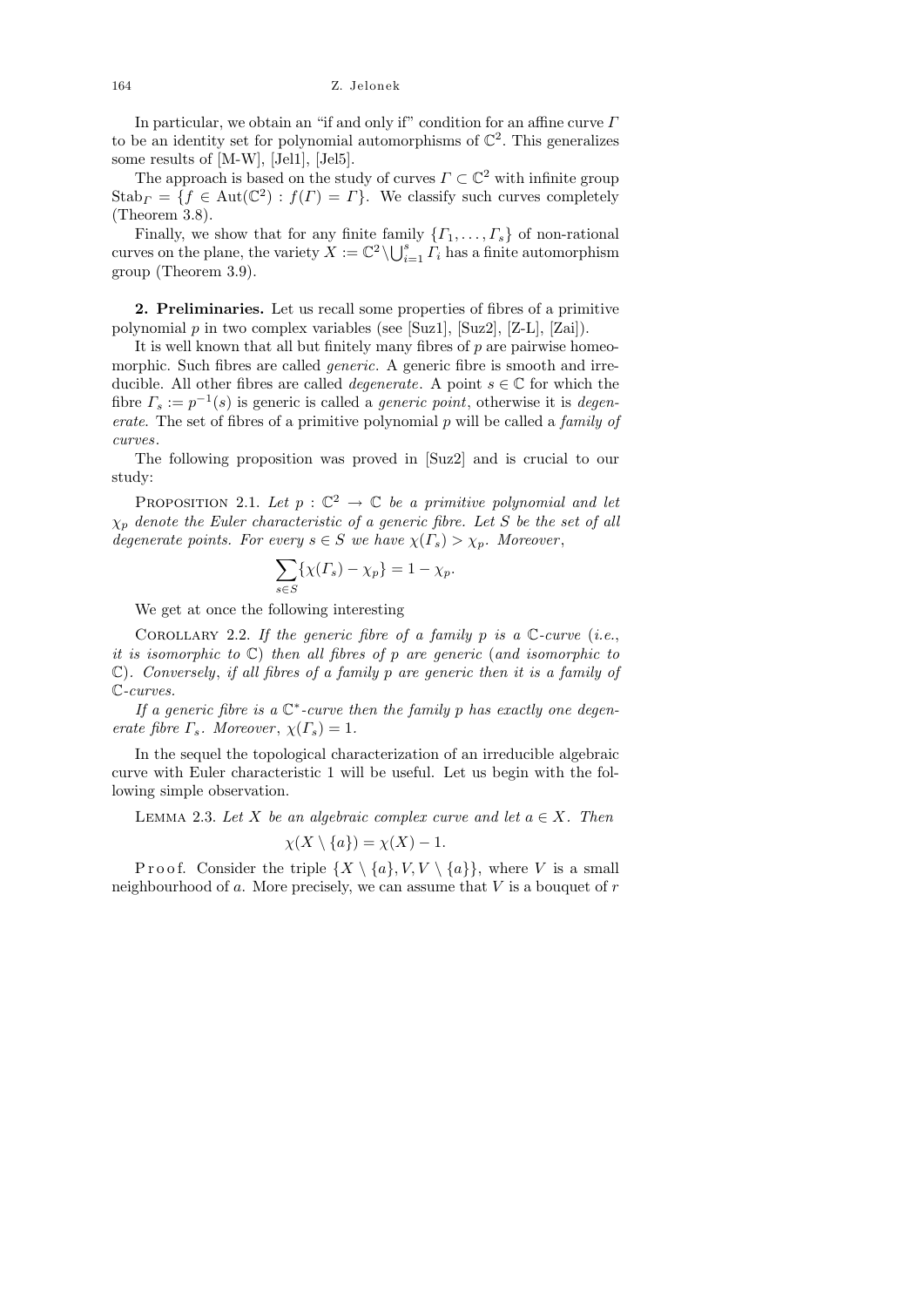discs, where r is the number of components in the germ  $X_a$ . In this situation the point a is a retract of V, and  $V \setminus \{a\}$  can be retracted to the disjoint sum  $\bigcup_{i=1}^r S_i^1$  of r circles. Hence  $\chi(V) = 1$  and  $\chi(V \setminus \{a\}) = r\chi(S^1) = 0$ . Using the Mayer–Vietoris sequence we have

$$
\chi(X \setminus \{a\}) + \chi(V) = \chi(X) + \chi(V \setminus \{a\}).
$$

Thus  $\chi(X \setminus \{a\}) + 1 = \chi(X)$ .

The simple but useful consequence of the above result is the following

PROPOSITION 2.4. Let X be an irreducible affine curve of genus g. (This means that a smooth model  $X_1$  of a compactification of X has genus g.) Suppose that  $X$  has n branches at infinity (i.e., n is the number of points in  $X_1 \setminus X_0$ , where  $X_0$  is the normalization of X). Let  $\text{Sing}(X) = \{a_1, \ldots, a_r\}$ be the singular locus. Further, suppose that the germ  $X_{a_i}$  has  $k_i$  irreducible components. Then

$$
\chi(X) = 2(1 - g) - n - \sum_{i=1}^{r} (k_i - 1).
$$

In particular, if  $\chi(X) = 1$  then X is homeomorphic to  $\mathbb{C}$ .

P r o o f. Let  $\pi$  :  $X_0 \to X$  be the normalization. Then  $\pi$  is an isomorphism outside  $A := \text{Sing}(X)$ , and  $\pi^{-1}(A)$  has  $\sum_{i=1}^{r} k_i$  points. Hence by the lemma

$$
\chi(X) = \chi(X \setminus A) + r = \chi(X_0 \setminus \pi^{-1}(A)) + r = \chi(X_0) - \sum_{i=1}^r k_i + r
$$

$$
= \chi(X_1) - n - \sum_{i=1}^r (k_i - 1) = 2(1 - g) - n - \sum_{i=1}^r (k_i - 1).
$$

Since X is affine we have  $n > 0$  and the case  $\chi(X) = 1$  is possible only if  $g = 0$  and  $n = 1$  and all  $k_i = 1$ , i.e., if X is homeomorphic to  $\mathbb{C}$ .

Plane curves homeomorphic to the complex line have a very nice description due to Zaĭdenberg and Lin (see [Z-L]):

PROPOSITION 2.5. Let  $X \subset \mathbb{C}^2$  be an affine algebraic curve homeomorphic to the complex line. Then in suitable coordinates  $X$  can be written as

$$
X = \{(x, y) \in \mathbb{C}^2 : x^k = y^l, \ (k, l) = 1\}.
$$

 $R$  e m a r k 2.6. The proposition above is a generalization of the famous Abhyankar–Moh–Suzuki theorem (see [A-M], [Suz1]):

If  $\Gamma \subset \mathbb{C}^2$  is a curve isomorphic to  $\mathbb C$  then in some coordinates we have  $\Gamma = \{(x, y) \in \mathbb{C}^2 : x = 0\}.$ 

There is the following useful consequence of the above considerations.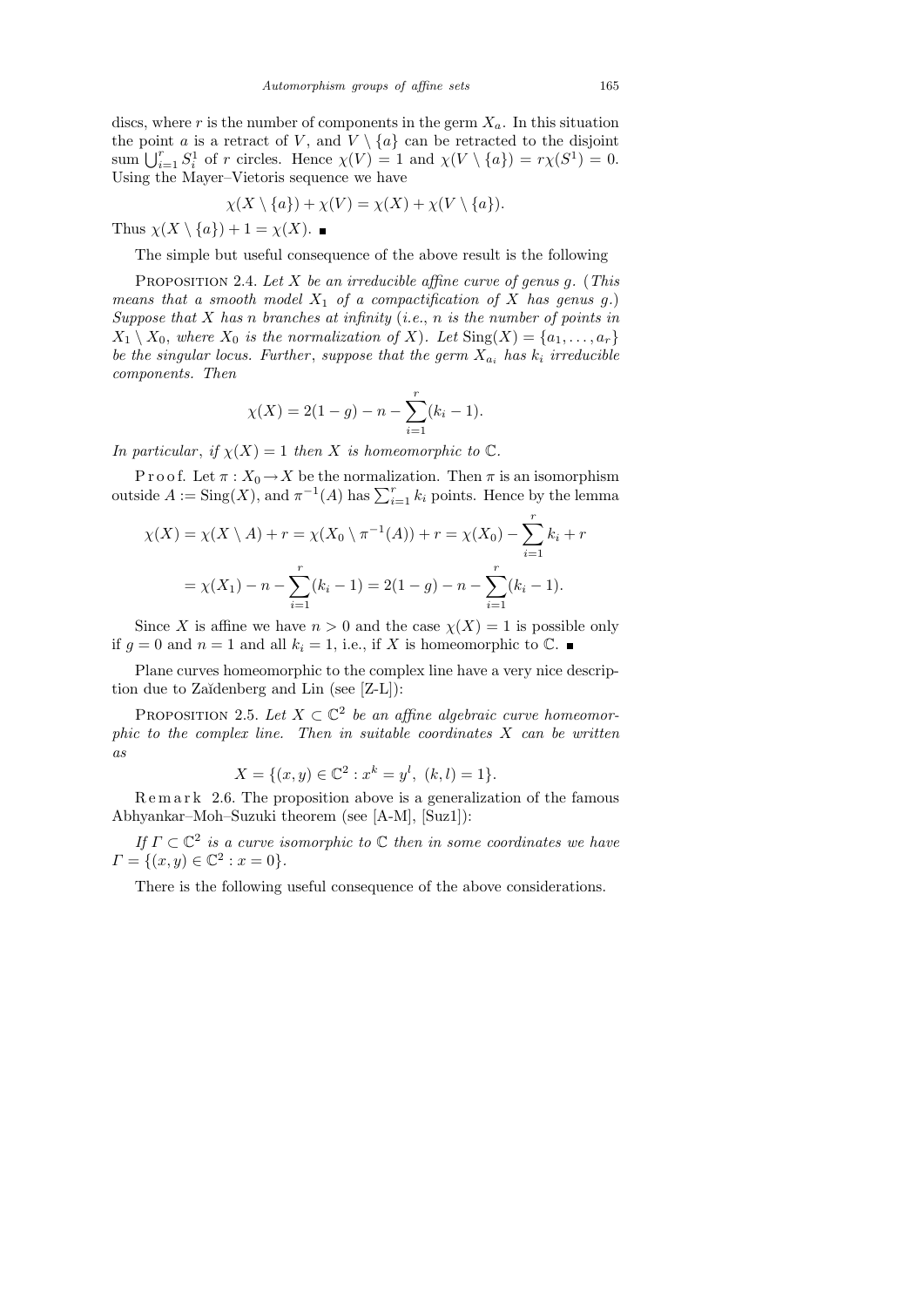## 166 Z. Jelonek

PROPOSITION 2.7. Let  $p: \mathbb{C}^2 \to \mathbb{C}$  be a family of curves. If there is only one degenerate fibre  $\Gamma$  in p and  $\Gamma$  is irreducible then in some coordinates

$$
\Gamma = \{(x, y) \in \mathbb{C}^2 : x^k = y^l, \ (k, l) = 1\}.
$$

P r o o f. Indeed, by Proposition 2.1 the curve  $\Gamma$  has Euler characteristic equal to 1. Hence by Proposition 2.4 it is homeomorphic to  $\mathbb C$  and finally the proof is finished by Proposition 2.5.  $\blacksquare$ 

3. Main result. First we want to describe the set of fixed points of a polynomial automorphism of  $\mathbb{C}^2$ . To do this, the following lemmas will be useful:

LEMMA 3.1. Let  $X$  be an irreducible affine curve with infinite automorphism group. Then X is either isomorphic to  $\mathbb{C}^*$  or it is homeomorphic to  $\mathbb{C}$ . Moreover, in the last case  $X$  can have at most one (necessarily irreducible) singularity.

P r o o f. Let  $X_0$  be a normalization of X and  $X_1$  be a smooth completion of  $X_0$ . Since Aut $(X)$  is infinite, so is Aut $(X_0)$ . The latter group is a subgroup of Aut $(X_1)$  which stabilizes the divisor  $D := X_1 \setminus X_0$ . Since D is ample,  $Aut(X_0)$  must be linear (for details see [Jel3], 3.7). Moreover, since  $Aut(X_0)$  is infinite,  $X_1$  is rational (see ibid., 3.12), i.e.,  $X_1 = \mathbb{P}^1(\mathbb{C})$ . Further, the singular points are permuted by polynomial automorphisms, hence the common number of points at infinity of  $X_0$  and of points of  $X_1$  which lie over the singular locus of X must be at most two (in  $X_1$ ). If there exist two such points we get either  $X = X_0 = \mathbb{C}^*$ , or  $X \neq X_0 = \mathbb{C}$ , and in the latter case  $X$  has one irreducible singular point (which means that  $X$  is homeomorphic to  $\mathbb{C}$ ). If there is only one such point then  $X = X_0 = \mathbb{C}$ .

LEMMA 3.2. Let  $\Gamma \subset \mathbb{C}^2$  be a curve with an irreducible equation  $p(x, y)$  $= 0.$  Let  $f \in$  Stab<sub>L</sub> be an element of infinite order. Then only two possibilities can occur:

1) There exists  $s \in \mathbb{N}$  such that  $f^s$  stabilizes all fibres of p. Moreover, p is a  $\mathbb{C}$ - or  $\mathbb{C}^*$ -family and  $\Gamma$  is either homeomorphic to  $\mathbb{C}$ , or it is isomorphic  $to \mathbb{C}^*,$ 

2)  $\Gamma$  is the unique degenerate fibre of the family  $p$  and it is homeomorphic to C.

P r o o f. By the Hilbert Nullstellensatz we have  $p \circ f = cp$ , for some  $c \in \mathbb{C}^*$ . There are two cases possible:

1) c has a finite order, i.e.,  $c^s = 1$  for some  $s \ge 1$ ,

2) c has an infinite order.

1) We can assume  $c = 1$  and then we have  $p - \lambda = (p - \lambda) \circ f$  for every  $\lambda \in \mathbb{C}$ . This means that all fibres of p are stable under f. Since f is of infinite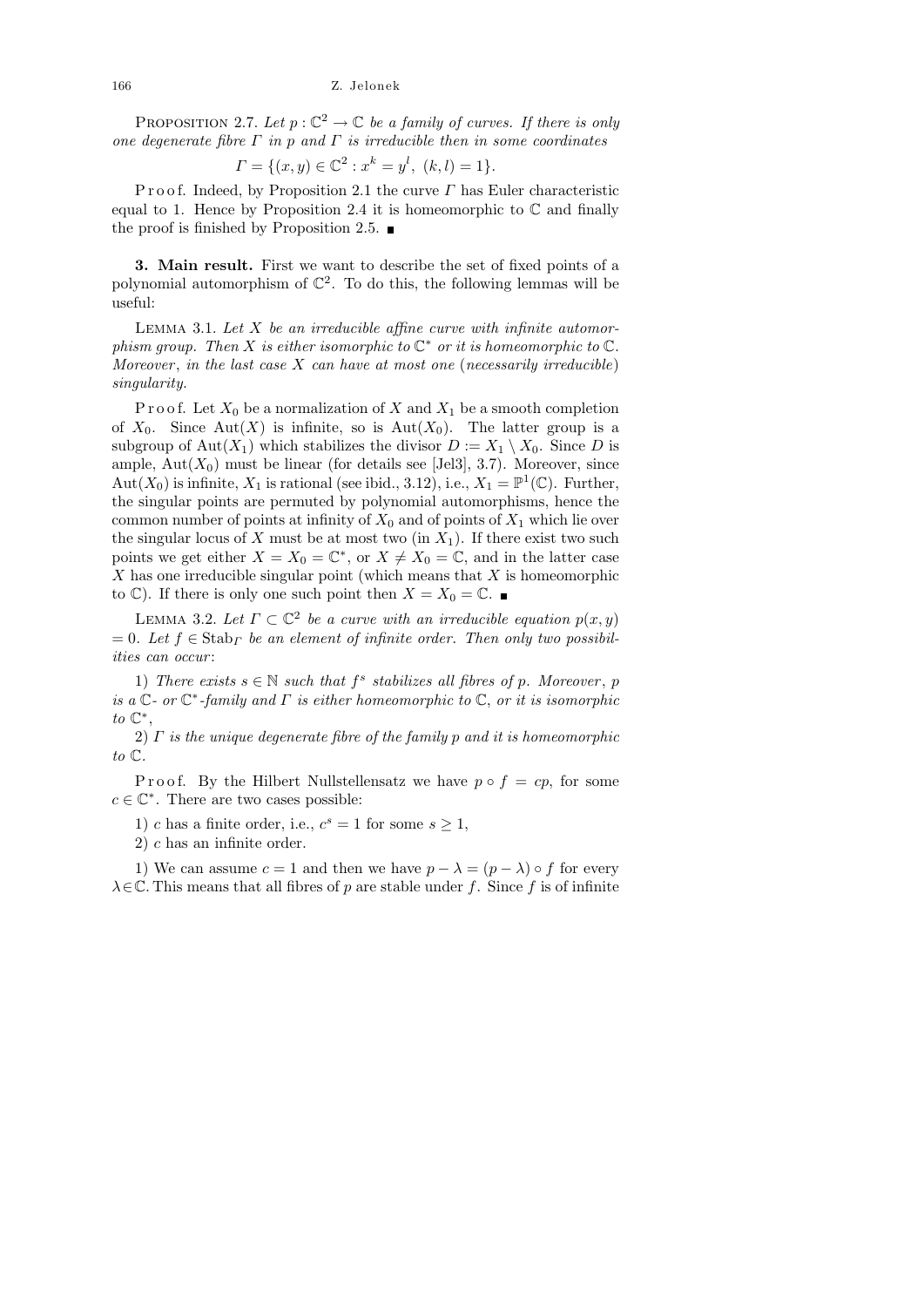order, a generic fibre has an infinite automorphism group. Since the generic fibre is smooth and irreducible it must be isomorphic either to  $\mathbb C$  or to  $\mathbb C^*$ (see Lemma 3.1).

In the first case, by Corollary 2.2,  $p$  has no degenerate fibres, and in particular  $\Gamma \cong \mathbb{C}$ .

In the second case, by the same corollary,  $p$  has exactly one degenerate fibre. If it is the fibre  $p^{-1}(0) = \Gamma$  then by Proposition 2.1 we obtain  $\Gamma =$  $\{(x, y) \in \mathbb{C}^2 : x^k = y^l, (k, l) = 1\}$  in some coordinate system. If this fibre is not  $\Gamma$  then  $\Gamma$  is generic and isomorphic to  $\mathbb{C}^*$ .

2) In this case the fibre  $\Gamma_{\lambda} := p^{-1}(\lambda)$  is transformed under f onto the fibre  $p = c\lambda$ . More generally, under  $f^r$  this fibre goes onto the fibre  $p = c^r \lambda$ for  $r \in \mathbb{Z}$ . Since c is of infinite order, for  $\lambda \neq 0$  the fibre  $\Gamma_{\lambda}$  is isomorphic to an infinite set of other fibres. This means that  $\Gamma_{\lambda}$  is a generic fibre for all  $\lambda \neq 0$ . Hence p has at most one degenerate fibre,  $\Gamma_0$ . If  $\Gamma_0$  is degenerate, by Proposition 2.7 we have  $\Gamma_0 = \{(x, y) \in \mathbb{C}^2 : x^k = y^l, (k, l) = 1\}$  in some coordinate system.

If p has no degenerate fibres at all, then Proposition 2.1 shows that p is a family of  $\mathbb{C}$ -curves, and in particular  $\Gamma \cong \mathbb{C}$ .

Using the lemma above we describe the set  $Fix f$  of fixed points of a polynomial automorphism  $f$  of the affine plane. We have:

THEOREM 3.3. Let  $f: \mathbb{C}^2 \to \mathbb{C}^2$  be a non-trivial polynomial automorphism. Then the set  $S = \text{Fix } f$  is either finite, or a finite union of disjoint C-curves.

Conversely, if S is a finite subset of the plane, or a finite union of disjoint plane  $\mathbb{C}\text{-curves}$ , then there is  $f \in \text{Aut}(\mathbb{C}^2)$  such that  $S = \text{Fix } f$ .

Proof. Let  $\Gamma$  be a one-dimensional component of  $S$ . We show that in this case  $\Gamma \cong \mathbb{C}$ .

Since any automorphism of the affine plane of a finite order is conjugate to a linear one (see e.g. [Kam]), in which case there is nothing to prove, we can assume that  $f$  is of infinite order. By Lemma 3.2 and Proposition 2.5 there are only two cases possible:

1) in some coordinates  $\Gamma = \{(x, y) \in \mathbb{C}^2 : x^k = y^l, (k, l) = 1\},\$ 

2)  $\Gamma$  is isomorphic to  $\mathbb{C}^*$ .

Now we will show that the first case is possible only if  $k = 1$  or  $l = 1$ , and the second case is excluded. Indeed, the following lemma is true:

LEMMA 3.4. Let  $f$  be a polynomial automorphism of the plane which stabilizes the curve  $R = \{(x, y) : x^k = y^l, (k, l) = 1\}$ . Then each onedimensional component  $\Gamma$  of Fix f is isomorphic to  $\mathbb C$ .

Proof. Let  $f = (f_1, f_2)$ . Since R is f-stable we have  $f_1^k - f_2^l = c(x^k - y^l)$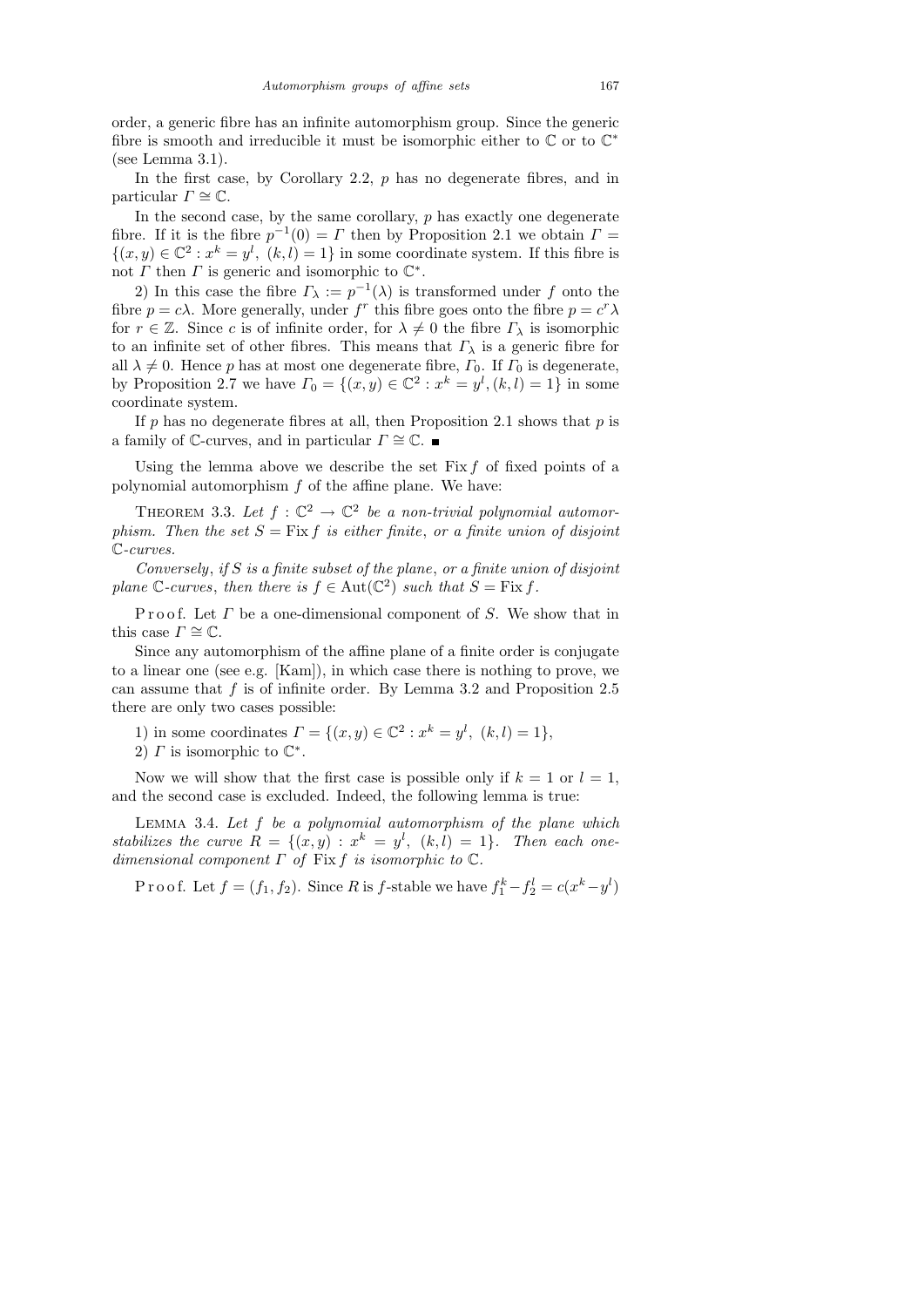168 Z. Jelonek

for some non-zero constant c. Hence if  $a := \deg f_1$  and  $b := \deg f_2$  are both greater than 1 we have  $\deg f_1^k = \deg f_2^l$ . But it is well known (see [Kul]) that if f is a polynomial automorphism then deg  $f_1$  divides deg  $f_2$  or vice versa, thus we can assume that  $b = \lambda a$  for some non-zero integer  $\lambda$ . Hence  $ka = l\lambda a$  and  $k = l\lambda$ . If  $k \neq 1$  and  $l \neq 1$  this is a contradiction.

Thus either " $a = 1$  or  $b = 1$ ", or " $k = 1$  or  $l = 1$ ".

Assume that  $a = 1$  or  $b = 1$ . This means that one of the polynomials  $f_1$ ,  $f_2$ , say  $f_1$ , is linear. We have  $\Gamma \subset \{f_1 - x = 0\}$ . Hence if  $f_1 \neq x$  then  $\Gamma$  is a line. In the other case f is a triangular automorphism,  $f(x, y) =$  $(x, cy + p(x))$ , and then Fix f is known to be a finite union of C-curves.

If  $k = 1$  or  $l = 1$  then R is isomorphic to C and by the Abhyankar– Moh–Suzuki theorem we can assume that  $R = \{(x, y) : x = 0\}$ . But in this case  $f(x, y) = (cx, by + p(x))$  and it is easy to see that a one-dimensional component of Fix f is either a straight line or it has an equation  $(b - 1)y +$  $p(x) = 0$  (if  $b \neq 1$ ). In both cases  $\Gamma$  is isomorphic to  $\mathbb{C}$ .

We proceed now with the proof of Theorem 3.3.

1) It follows immediately from the lemma that  $\Gamma \cong \mathbb{C}$ , i.e.,  $k = 1$  or  $l=1.$ 

2) We will show that the case  $\Gamma \cong \mathbb{C}^*$  is impossible.

Let p be an irreducible equation of  $\Gamma$ . Since  $\Gamma$  is not homeomorphic to  $\mathbb{C}$ , Lemma 3.2 implies that  $f^s$  stabilizes all fibres of p for some  $s \in \mathbb{N}$ . We can assume that  $s = 1$ . This means that all fibres of p are stable under f and the generic fibre is  $\mathbb C$  or  $\mathbb C^*$ . By Corollary 2.2 the first case is impossible, hence the generic fibre must be  $\mathbb{C}^*$ . Hence p has only one degenerate fibre. By Proposition 2.7 it cannot be the fibre over 0. Let  $w$  be the unique degenerate point and let R be some irreducible component of  $\Gamma_w$ . Since  $\Gamma_w$  has only a finite number of irreducible components the curve  $R$  is stable under some iteration  $F := f^r$  of f. We have again two cases to consider:

$$
(*) R = \Gamma_w,
$$

(\*\*) R is a proper component of  $\Gamma_w$ .

(\*) In this case R is homeomorphic to  $\mathbb C$  and stable under F and by Lemma 3.4 we get  $\Gamma \cong \mathbb{C}$ , which is a contradiction.

(\*\*) Let  $R = \{q = 0\}$  for some irreducible polynomial q. Since  $R \neq$  ${p = 0}$  we see that deg  $q < \deg p$ , which shows that the families p and q are different. By Lemma 3.2 only two possibilites can occur: either all fibres of q are stable under some iteration of F, or R is homeomorphic to  $\mathbb C$ . The second possibility cannot occur, by Lemma 3.4.

Hence we can assume that  $F$  stabilizes all fibres of  $q$ . But  $F$  is an iteration of f, hence it also stabilizes all fibres of p. Since a generic fibre of q intersects a generic fibre of p in at most  $N = (\deg q)(\deg p)$  points, the order of F is at most  $N! = 1 \cdot \ldots \cdot N$ . This is a contradiction again.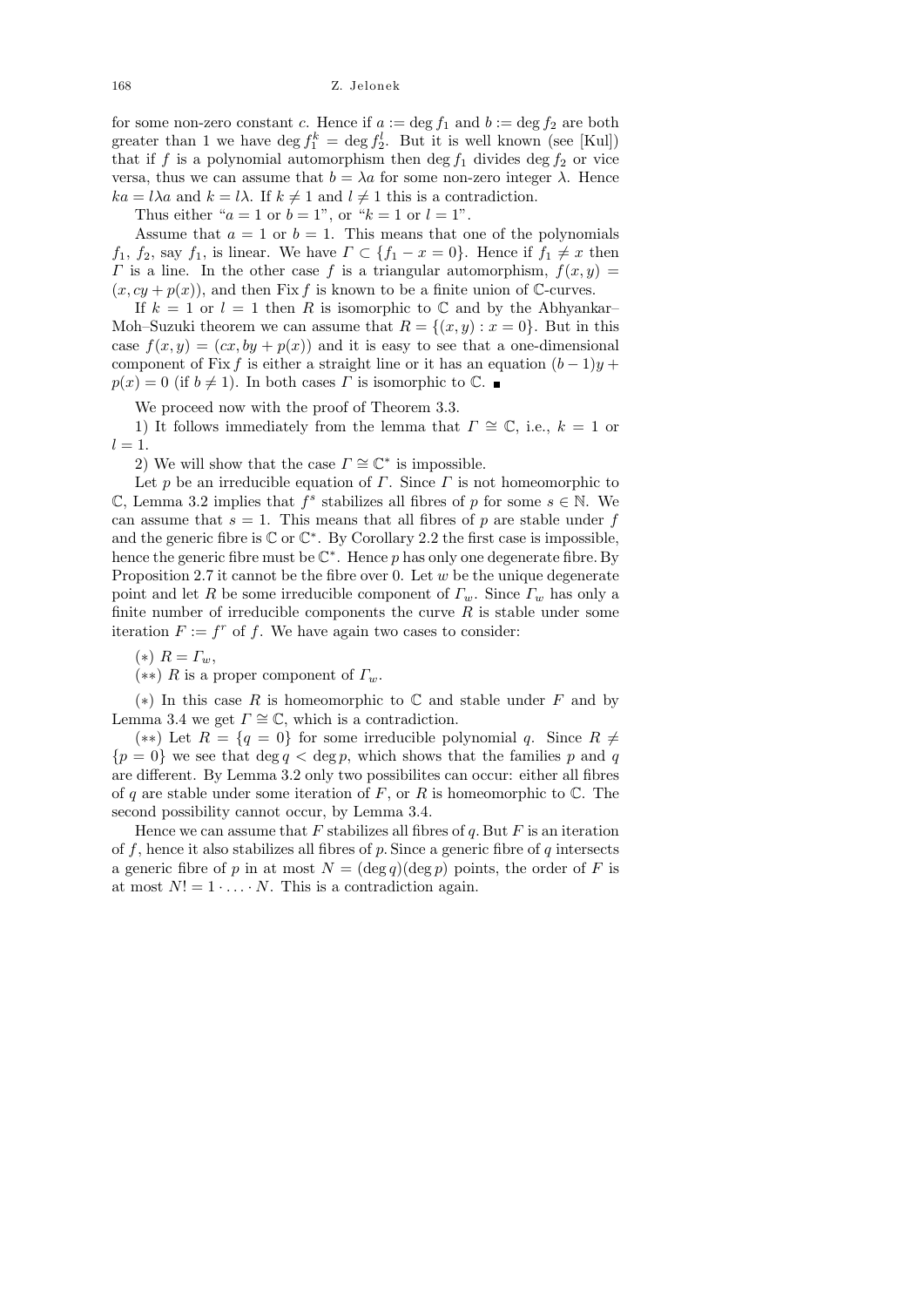Hence case 2) is excluded and we have proved that if a curve  $\Gamma$  is a component of Fix f for a polynomial automorphism f then  $\Gamma$  is isomorphic to C. Further in this case we can assume by the Abhyankar–Moh–Suzuki theorem (see Remark 2.6) that  $\Gamma = \{(x, y) \in \mathbb{C}^2 : x = 0\}$ . Since f is the identity on  $\Gamma$  we have  $f = (cx, y + p(x))$  with  $p(0) = 0$ . This means that Fix f consists of one or more (disjoint) straight lines, in particular, it is of pure dimension. Hence Fix  $f$  is either finite, or a union of disjoint C-curves.

Now we prove the converse: if  $S$  is a finite subset of the plane, or a finite union of disjoint plane  $\mathbb{C}$ -curves, then there is  $f \in Aut(\mathbb{C}^2)$  such that  $S = \{x \in \mathbb{C}^2 : f(x) = x\}.$  Of course we can assume that S is non-empty.

First assume that  $S$  is finite. The following is proved in  $\text{Jel4}$ :

LEMMA 3.5. Let  $n \ge 2$  and  $A = \{a_1, ..., a_r\}, B = \{b_1, ..., b_r\} \subset \mathbb{C}^n$ , where  $a_i \neq a_j$  and  $b_i \neq b_j$  for  $i \neq j$ . Then there is a polynomial automorphism F of  $\mathbb{C}^n$  such that  $F(a_i) = b_i, i = 1, \ldots, r$ .

Let  $S = \{a_1, \ldots, a_r\}$  and suppose  $F \in Aut(\mathbb{C}^2)$  has the property that  $F(a_i) = (i, 0), i = 1, \ldots, r$ . Let  $B = \{(1, 0), (2, 0), \ldots, (r, 0)\}$ . If we construct an automorphism G with  $B = Fix G$  then  $f = F^{-1} \circ G \circ F$  has  $Fix f = S$ . It is easy to check that we can take for  $G$  the automorphism

$$
G(x,y) = \left(x + y + \prod_{i=1}^{r} (x - i), y + \prod_{i=1}^{r} (x - i)\right).
$$

Now let S be a finite union of disjoint plane curves, i.e.,  $S = \bigcup_{i=1}^{r} \Gamma_i$ , where  $\Gamma_i \cong \mathbb{C}$  and  $\Gamma_i \cap \Gamma_j = \emptyset$ . By the Abhyankar–Moh–Suzuki theorem (see Remark 2.6) we can reduce the problem (as above) to the case when  $\Gamma_1 = \{(x, y) : x = 0\}.$  Then necessarily  $\Gamma_i = \{(x, y) : x = a_i\}$  for some non-zero distinct complex numbers  $a_i$ ,  $i = 2, \ldots, r$ . Indeed, the polynomial x restricted to  $\Gamma_i$  is a non-zero function on  $\Gamma_i$ , hence it is some constant  $a_i$  and if  $h_i$  is an irreducible equation of  $\Gamma_i$  then  $h_i$  divides  $x - a_i$ , i.e.  $h_i = \text{const}(x - a_i).$ 

Thus  $\Gamma_i = \{x = a_i\}, i = 1, \ldots, r$  (here  $a_1 = 0$ ). Now it is easy to check that the automorphism

$$
G(x, y) = (x, y + \prod_{i=1}^{r} (x - a_i))
$$

has Fix  $G = S$ .

Now we use the above theorem to determine the one-dimensional identity sets in  $\mathbb{C}^2$ . Let us recall the definition:

DEFINITION 3.6 (see [Jel1], [Jel2]). Let  $\Gamma$  be an affine curve in  $\mathbb{C}^2$ . We say that  $\Gamma$  is an *identity set for polynomial automorphisms* of  $\mathbb{C}^2$  if any two polynomial automorphisms that coincide on Γ must be equal.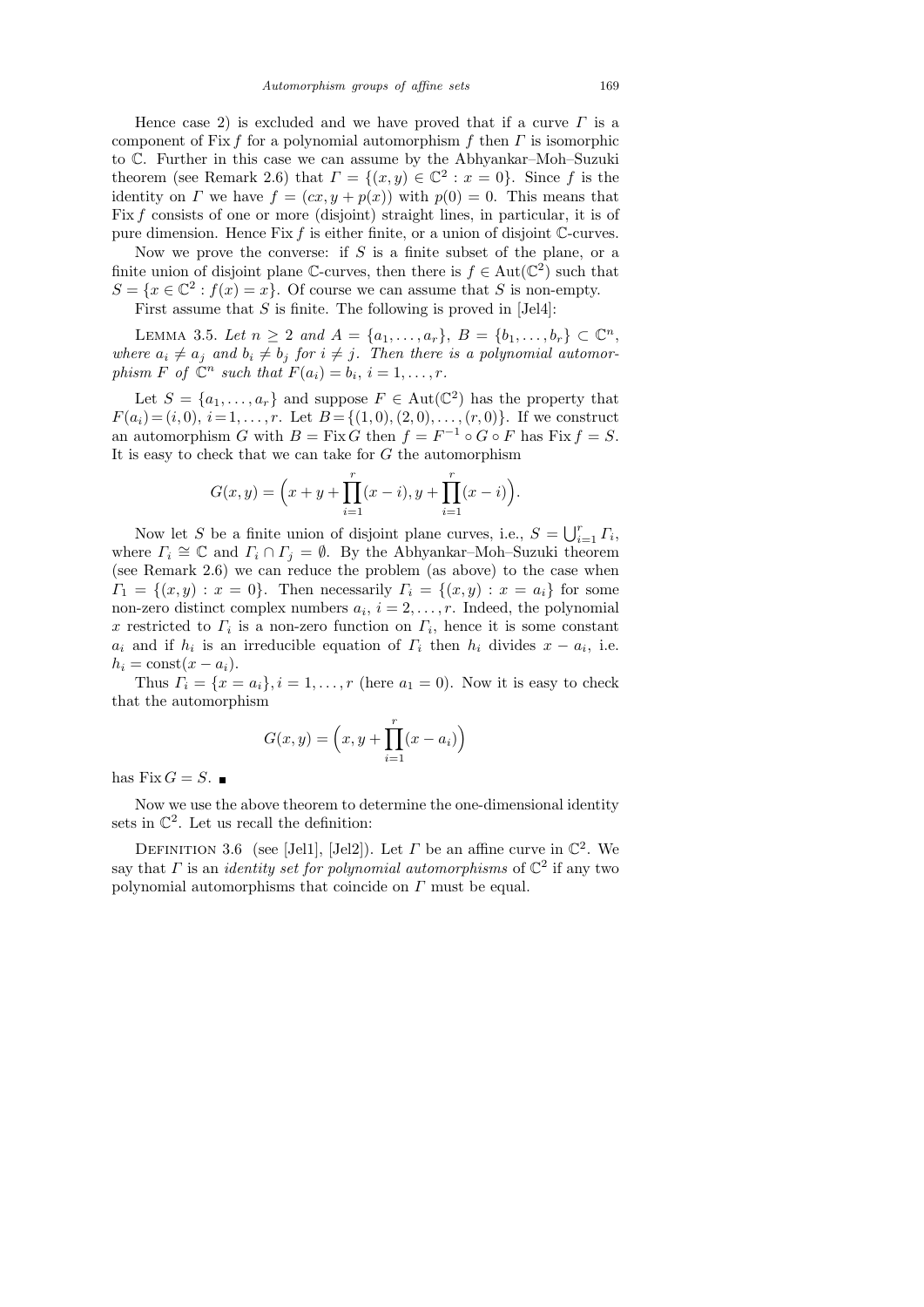## 170 Z. Jelonek

The following corollary generalizes some results from [M–W], [Jel1],  $[Jel2]$ :

COROLLARY 3.7. An affine curve  $\Gamma \subset \mathbb{C}^2$  is an identity set for polynomial automorphisms of  $\mathbb{C}^2$  if and only if it is not isomorphic to a union of disjoint C-curves.

P r o o f. The condition is necessary by the last part of Theorem 3.3.

It is also sufficient. Indeed, suppose  $\Gamma$  is not isomorphic to a union of disjoint C-curves and let  $f, g \in Aut(\mathbb{C}^2)$  be two automorphisms that coincide on  $\Gamma$ . Then  $\Gamma$  is a one-dimensional subset of Fix  $F$  for the automorphism  $F := f \circ g^{-1}$ , and by Theorem 3.3, F must be trivial. Hence  $f = g$  and we have proved that  $\Gamma$  is an identity set.

Now we are in a position to describe irreducible affine curves with infinite group  $Stab<sub>\Gamma</sub>$ .

THEOREM 3.8. Let  $\Gamma \subset \mathbb{C}^2$  be an irreducible affine curve with  $\text{Stab}_{\Gamma} =$  ${f \in Aut}(\mathbb{C}^2) : f(\Gamma) = \Gamma$  infinite. Then only two cases are possible:

$$
1) \, \Gamma \cong \mathbb{C}^*,
$$

2)  $\Gamma$  is homeomorphic to  $\mathbb{C}$ , i.e., in some coordinates  $\Gamma = \{(x, y) \in \mathbb{C}^2 :$  $x^k = y^l, (k, l) = 1$ .

P roof. We can assume that  $\Gamma$  is not isomorphic to  $\mathbb C$ . Hence  $\Gamma$  is an identity set and consequently the restriction to  $\Gamma$  gives the inclusion  $\text{Stab}_\Gamma \subset \text{Aut}(\Gamma)$ . Since  $\text{Stab}_\Gamma$  is infinite, so is  $\text{Aut}(\Gamma)$ . By Lemma 3.1 and Proposition 2.5 the proof is finished.  $\blacksquare$ 

We conclude this paper with the following theorem:

THEOREM 3.9. Let  $\{\Gamma_1, \ldots, \Gamma_s\}$  be a finite family of non-rational curves in  $\mathbb{C}^2$ . Then the automorphism group of the variety  $X := \mathbb{C}^2 \setminus \bigcup_{i=1}^s \Gamma_i$  is finite.

P r o o f. Let  $f \in Aut(X)$ . By Corollary 54 in [Jel2] we can extend f to the whole of  $\mathbb{C}^2$  and consequently  $\mathrm{Aut}(X) = \mathrm{Stab}_\Gamma$ , where  $\Gamma := \bigcup_{i=1}^s \Gamma_i$ . Moreover, if  $H := \text{Stab}_{\Gamma} \cap \text{Stab}_{\Gamma_1}$  then  $(\text{Aut}(X) : H) \leq s$  and it is enough to show that H is finite. But since  $\Gamma_1$  is non-rational,  $\text{Stab}_{\Gamma_1}$  is finite according to Theorem 3.8.  $\blacksquare$ 

R e m a r k 3.10. Wakabayashi (see [Iit2], pp. 15–16) gave conditions for the complement of a finite family of straight lines in  $\mathbb{C}^2$  to have a finite automorphism group.

Acknowledgements. This paper was written during the author's stay at the University of Erlangen–Nürnberg. I would like to thank Professor Wolf Barth for the invitation and hospitality. I am also pleased to express my gratitude to T. Szemberg for helpful discussions.